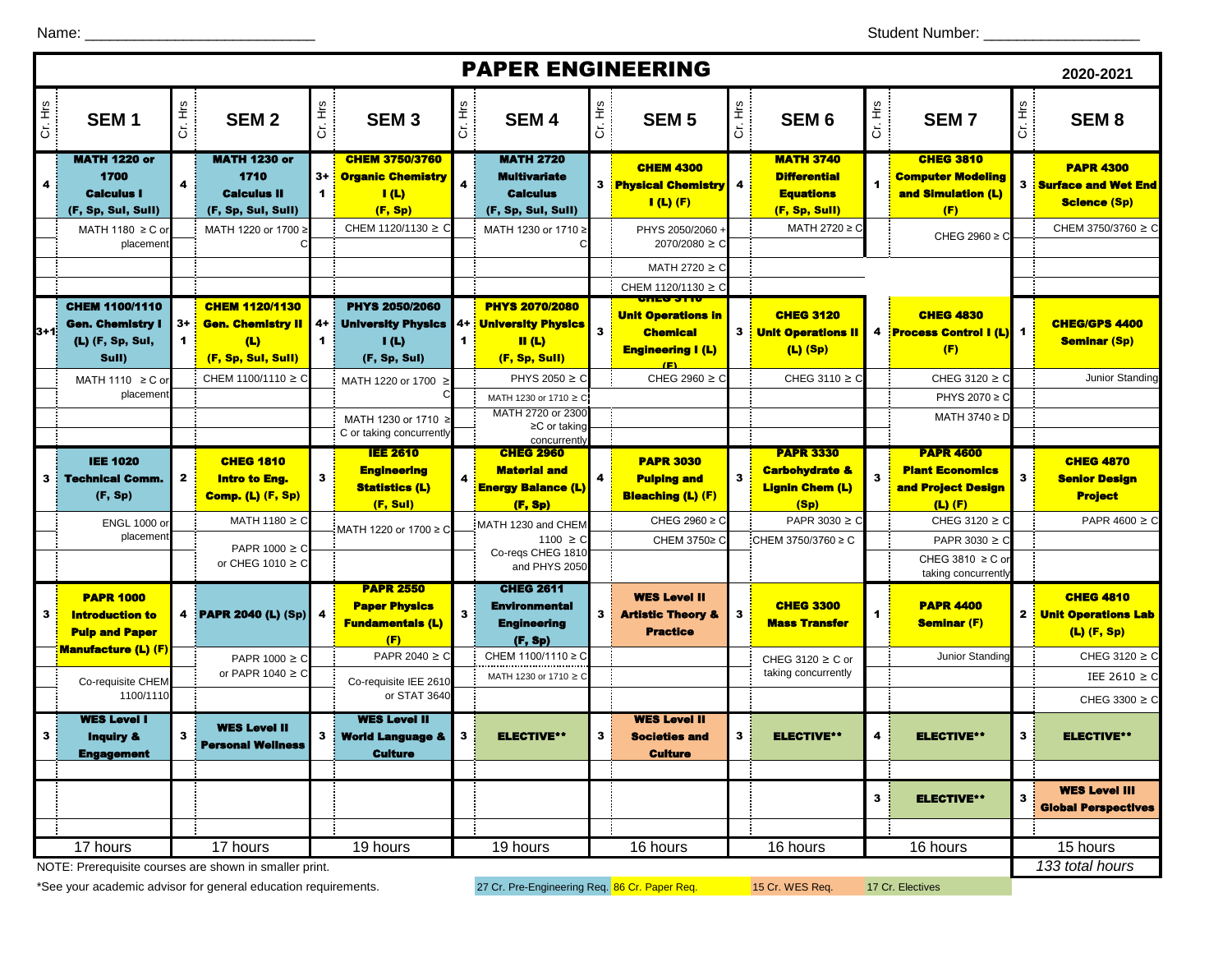\*\* See page 2 for the elective core courses. A 'C' or better is required for

| Name:        |                                                                                                                                             |         |                                                                          |       |                                                                |         | admission to upper level CEAS courses                     |              |                                                                         |  |                                                                                            |         | <b>Student Number:</b>                                           |         |                                                |
|--------------|---------------------------------------------------------------------------------------------------------------------------------------------|---------|--------------------------------------------------------------------------|-------|----------------------------------------------------------------|---------|-----------------------------------------------------------|--------------|-------------------------------------------------------------------------|--|--------------------------------------------------------------------------------------------|---------|------------------------------------------------------------------|---------|------------------------------------------------|
|              | <b>PAPER ENGINEERING PROCESS - ELECTIVE CORE COURSES</b>                                                                                    |         |                                                                          |       |                                                                |         |                                                           |              |                                                                         |  |                                                                                            |         |                                                                  |         |                                                |
|              | (Select 16 credits from the following)                                                                                                      |         |                                                                          |       |                                                                |         |                                                           |              |                                                                         |  |                                                                                            |         |                                                                  |         |                                                |
| Cr. Hrs      | <b>Elective</b>                                                                                                                             | Cr. Hrs | <b>Elective</b>                                                          | Ĕ<br> | <b>Elective</b>                                                | 五<br>ご  | <b>Elective</b>                                           |              | <b>Elective</b>                                                         |  | <b>Elective</b>                                                                            | Cr. Hrs | <b>Elective</b>                                                  | 著       | <b>Elective</b>                                |
| $\mathbf{3}$ | <b>CHEG 3200</b><br><b>Chemical</b><br><b>Engineering</b><br>Thermo, (F)                                                                    |         | <b>CHEG 4100</b><br><b>3</b> Chemical Reaction<br><b>Engineering (F)</b> |       | <b>PAPR 2420</b><br><b>Coating</b><br><b>*REQUIRED</b><br>(Sp) |         | <b>ECE 2100</b><br>4 Circuit Analysis (L)<br>(F, Sp, Sul) | $\mathbf{3}$ | <b>IEE 3100</b><br><b>Engineering</b><br><b>Economy</b><br>(F, Sp, Sul) |  | <b>STAT 5670</b><br><b>Statistical Design</b><br>and Analysis of<br><b>Experiments (F)</b> |         | <b>GPS 5100</b><br><b>Printability Analysis</b>                  |         | <b>CHP 3100</b><br>1 Work Experience/Co-<br>op |
|              | CHEM 1120 ≥ C<br>CHEG 2960 ≥ C                                                                                                              |         | CHEG 3200 or CHEM<br>$4300 \ge C$                                        |       |                                                                |         | Co-requisite PHYS<br>2070<br>MATH 1230 or 1710 ≥ C        |              | MATH 1230 ≥ C<br>Junior Standing                                        |  | Intro stat course                                                                          |         | GPS 3500 OR GPS 2580<br>OR GPS 3590 OR PAPR<br>2420 OR PAPR 3420 |         |                                                |
| 3            | <b>ME 2560</b><br><b>Statics</b>                                                                                                            |         |                                                                          |       |                                                                |         |                                                           |              |                                                                         |  | *PAPR 2420 is a required course.                                                           |         |                                                                  |         |                                                |
|              | MATH 1230 ≥ C                                                                                                                               |         |                                                                          |       |                                                                |         |                                                           |              |                                                                         |  |                                                                                            |         |                                                                  |         |                                                |
|              | PHYS 2050/60 ≥ 0                                                                                                                            |         |                                                                          |       |                                                                |         |                                                           |              |                                                                         |  |                                                                                            |         |                                                                  |         |                                                |
|              | <b>PAPER ENGINEERING - ENVIRONMENTAL ENGINEERING &amp; SUSTAINABLE PROCESSES</b><br><b>ELECTIVE CORE COURSES</b><br>(Minimum of 16 credits) |         |                                                                          |       |                                                                |         |                                                           |              |                                                                         |  |                                                                                            |         |                                                                  |         |                                                |
|              |                                                                                                                                             |         |                                                                          |       |                                                                |         |                                                           |              |                                                                         |  |                                                                                            |         |                                                                  |         |                                                |
| Cr. Hrs      | <b>Elective</b>                                                                                                                             | Cr. Hrs | <b>Elective</b>                                                          |       | <b>Elective</b>                                                | Cr. Hrs | <b>Elective</b>                                           | Ě            | <b>Elective</b>                                                         |  | <b>Elective</b>                                                                            | Ě<br>ä  | <b>Elective</b>                                                  | Cr. Hrs | <b>Elective</b>                                |
|              | <b>CHEG 4440*</b><br><b>Energy</b>                                                                                                          |         | <b>BIOS 2320</b>                                                         |       | <b>CHP 3100</b>                                                |         | <b>CHEG 3200</b>                                          |              | <b>CHEG 4100</b>                                                        |  | CHEM 2250/2260                                                                             |         | <b>CHEM 3550/3560</b>                                            |         | <b>ECON 3190</b>                               |

|         |                                                                                                |                         |                                                                                               |                     | <b>ELECTIVE CORE COURSES</b>                                              |        |                                                                                 |         |                                                                          |         | (Minimum of 16 credits)                                              |           |                                                                                  |         |                                                              |
|---------|------------------------------------------------------------------------------------------------|-------------------------|-----------------------------------------------------------------------------------------------|---------------------|---------------------------------------------------------------------------|--------|---------------------------------------------------------------------------------|---------|--------------------------------------------------------------------------|---------|----------------------------------------------------------------------|-----------|----------------------------------------------------------------------------------|---------|--------------------------------------------------------------|
| Cr. Hrs | <b>Elective</b>                                                                                | Cr. Hrs                 | <b>Elective</b>                                                                               | Ξ<br>$\overline{5}$ | <b>Elective</b>                                                           | 운<br>5 | <b>Elective</b>                                                                 | Cr. Hrs | <b>Elective</b>                                                          | Cr. Hrs | <b>Elective</b>                                                      | Cr. Hrs   | <b>Elective</b>                                                                  | Cr. Hrs | <b>Elective</b>                                              |
| 3       | <b>CHEG 4440*</b><br><b>Energy</b><br><b>Management</b><br><b>Engineering</b><br>*REQUIRED (F) | 4                       | <b>BIOS 2320</b><br><b>Microbiology &amp;</b><br><b>Infectious</b><br><b>Diseases (F, Sp)</b> |                     | <b>CHP 3100</b><br><b>Work</b><br><b>Experience/Co-op</b><br>(F, Sp, Sul) |        | <b>CHEG 3200</b><br><b>Chemical</b><br><b>Engineering</b><br><b>Thermo.</b> (F) |         | <b>CHEG 4100</b><br><b>3 Chemical Reaction</b><br><b>Engineering (F)</b> | $3+$    | <b>CHEM 2250/2260</b><br><b>Quantitative</b><br><b>Analysis (Sp)</b> | $3+$<br>1 | <b>CHEM 3550/3560</b><br><b>Introductory</b><br><b>Biochemistry</b><br>(Sp, Sul) | 3.      | <b>ECON 3190</b><br><b>Environmental</b><br><b>Economics</b> |
|         | CHEG 3120 & 3200 ≥                                                                             |                         |                                                                                               |                     | Junior Standing                                                           |        | CHEM 1120 $\geq$ C                                                              |         | CHEM 4300 $\geq$ C                                                       |         | CHEM 1120/1130 ≥ C                                                   |           | CHEM 3700/3710 or                                                                |         | ECON 2010 $\geq$ C                                           |
|         |                                                                                                |                         |                                                                                               |                     |                                                                           |        | CHEG 2960 $\geq$ C                                                              |         |                                                                          |         |                                                                      |           | CHEM 3770/3780 ≥ C                                                               |         |                                                              |
|         | or CHEG 3120 & CHEM<br>$4300 \ge C$                                                            |                         |                                                                                               |                     |                                                                           |        |                                                                                 |         |                                                                          |         |                                                                      |           |                                                                                  |         |                                                              |
|         | or ME 4310 & 4320 ≥ C                                                                          |                         |                                                                                               |                     |                                                                           |        |                                                                                 |         |                                                                          |         |                                                                      |           |                                                                                  |         |                                                              |
| 3       | <b>IEE 3100</b><br><b>Engineering</b><br><b>Economy</b><br>(F, Sp, Sul)                        | $\overline{\mathbf{4}}$ | <b>PAPR 2420</b><br><b>Coating</b><br>(Sp)                                                    | 3                   | <b>CHEG 5200</b><br><b>Renewable Energy</b><br>and Energy Storage<br>(Sp) |        |                                                                                 |         |                                                                          |         |                                                                      |           |                                                                                  |         |                                                              |
|         | Math 1230 or 1710 ≥ C                                                                          |                         | PAPR 2040 or PAPR<br>2550 or GPS 2150 ≥ C                                                     |                     |                                                                           |        |                                                                                 |         |                                                                          |         | *CHEG 4440 is a required course.                                     |           |                                                                                  |         |                                                              |
|         | Junior Standing                                                                                |                         |                                                                                               |                     | CHEG 3200 ≥ C                                                             |        |                                                                                 |         |                                                                          |         |                                                                      |           |                                                                                  |         |                                                              |